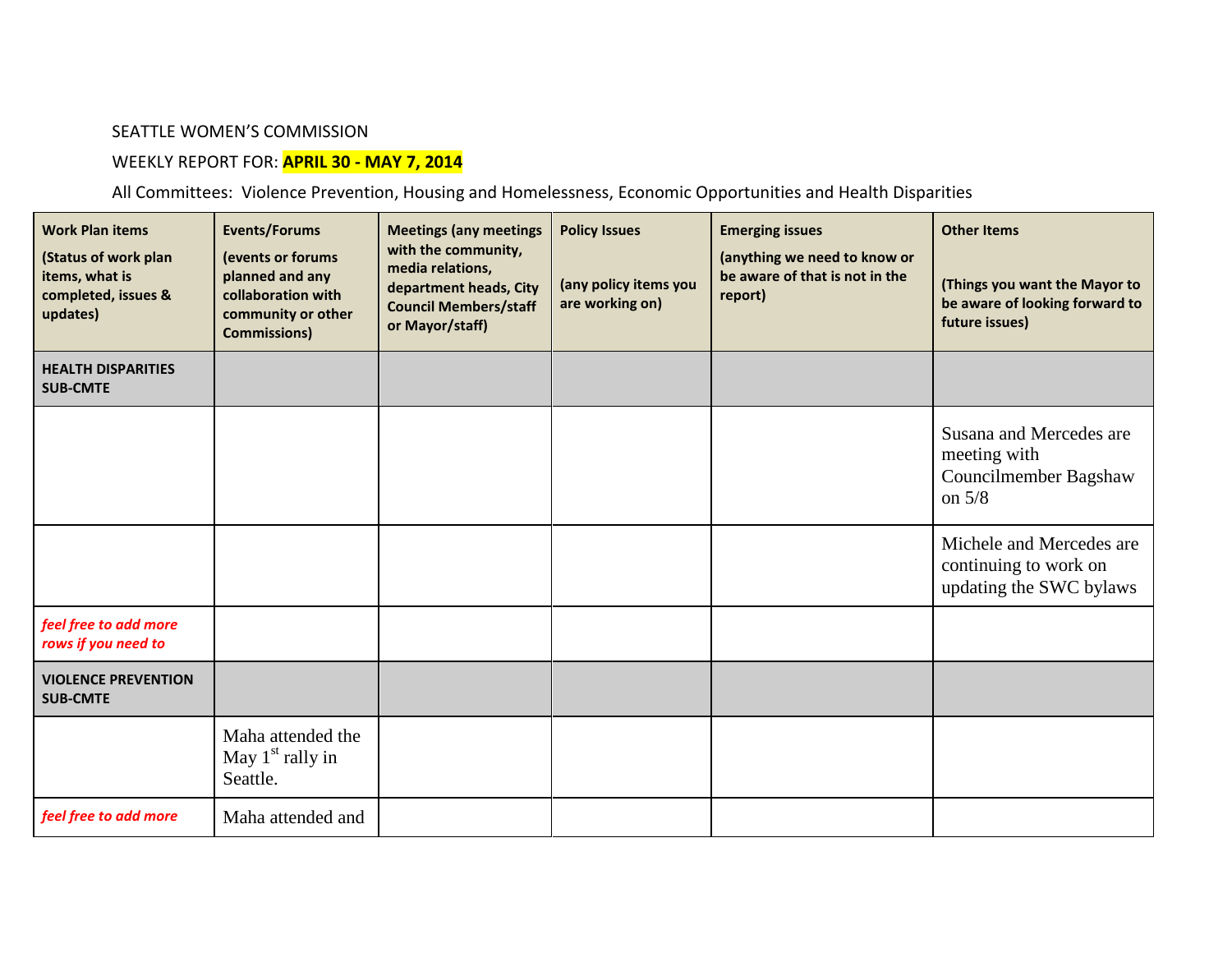| rows if you need to                          | gave a talk at the<br>Cinco De Mayo<br>Community<br>Meeting that was<br>hosted by Rep.<br>Freeman in Federal<br>Way.                                                                                                  |                                                                                         |                                                                                                                                                     |  |
|----------------------------------------------|-----------------------------------------------------------------------------------------------------------------------------------------------------------------------------------------------------------------------|-----------------------------------------------------------------------------------------|-----------------------------------------------------------------------------------------------------------------------------------------------------|--|
| <b>HOUSING AND</b><br><b>HOMELESSNESS</b>    |                                                                                                                                                                                                                       |                                                                                         |                                                                                                                                                     |  |
| feel free to add more<br>rows if you need to | On May 6 Alison met<br>with members of the<br>LGBT, Human Rights,<br>and Immigrant &<br>Refugee Commissions<br>to discuss areas where<br>we might be able to<br>collaborate on housing<br>and homelessness<br>issues. | Nicki attended the City's<br>Housing and Human<br>Services Budget<br>Workshop on May 6. | Commissioners have scheduled<br>a meeting with CM Harrell on<br>5/14 to discuss increasing<br>access to housing for women<br>with criminal records. |  |
|                                              | Morgan reached out to<br>the Tenants Union<br>about presenting at<br>the May Commission<br>meeting on the Fair<br>Tenant Screening Act.                                                                               |                                                                                         |                                                                                                                                                     |  |
|                                              | Morgan attended the<br>opening night film<br>screening for the Hack<br>to End Homelessness<br>on May 2.                                                                                                               |                                                                                         |                                                                                                                                                     |  |
|                                              | Liz served as a<br>volunteer at the Hack                                                                                                                                                                              |                                                                                         |                                                                                                                                                     |  |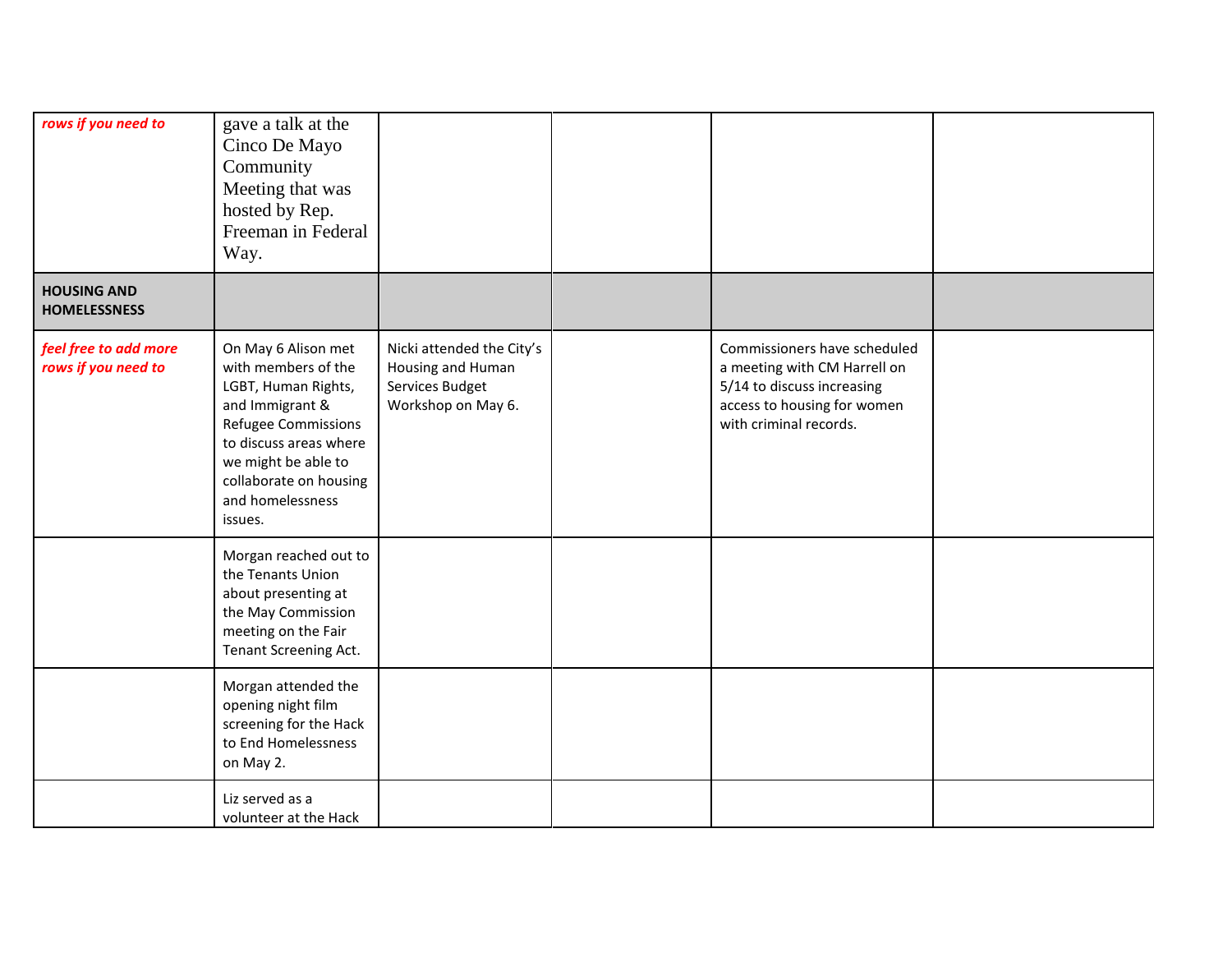|                                              | to End Homelessness,<br>and presented her<br>findings from the<br>event to the members<br>of the Housing &<br>Homelessness<br>Committee.               |                                                                                                                                                                                         |  |  |
|----------------------------------------------|--------------------------------------------------------------------------------------------------------------------------------------------------------|-----------------------------------------------------------------------------------------------------------------------------------------------------------------------------------------|--|--|
|                                              | Liz attended the final<br>presentations for<br>Hack to End<br>Homelessness and<br>reported back to the<br>Housing and<br>Homelessness<br>Subcommittee. |                                                                                                                                                                                         |  |  |
| <b>ECONOMIC</b><br><b>OPPORTUNITIES</b>      |                                                                                                                                                        |                                                                                                                                                                                         |  |  |
|                                              |                                                                                                                                                        | Liz and Lili are<br>meeting with Lauren<br>Othon from SOCR to<br>discuss integrating the<br>RSJI with the<br>implementation of the<br>gender wage gap task<br>force<br>recommendations. |  |  |
| feel free to add more<br>rows if you need to |                                                                                                                                                        | Wendy worked with<br>Monica and Lauren<br>from the Jeannette<br>Williams award                                                                                                          |  |  |
|                                              |                                                                                                                                                        | Wendy is meeting<br>with city employee to<br>discuss RSJI, and<br>concern about racial                                                                                                  |  |  |